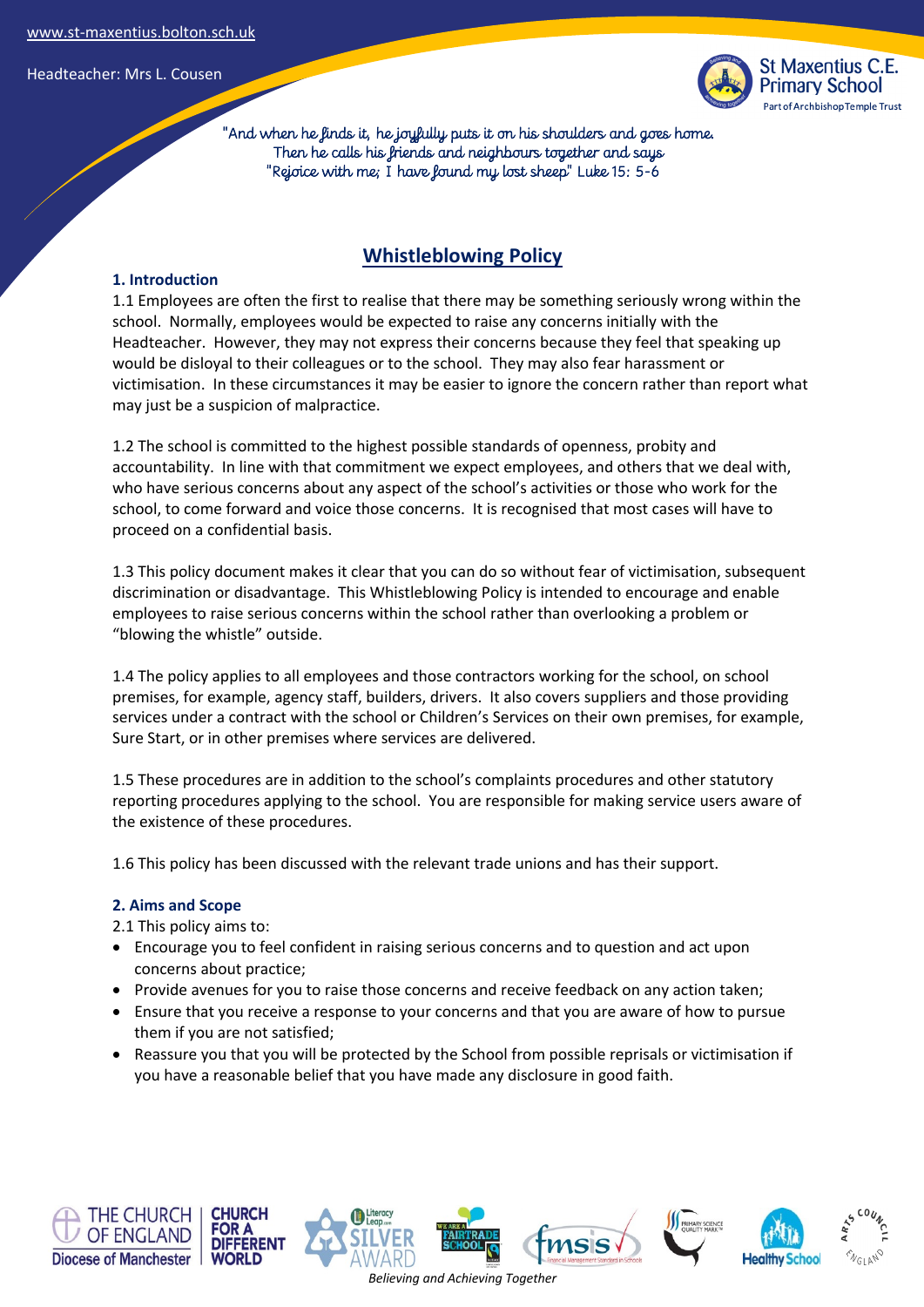

 "And when he finds it, he joyfully puts it on his shoulders and goes home. Then he calls his friends and neighbours together and says "Rejoice with me; I have found my lost sheep" Luke 15: 5-6

2.2 The Whistleblowing Policy is intended to cover major concerns that fall outside, or in a particular instance do not appear to have been properly addressed within, the scope of other procedures. These include:

- Conduct which is an offence or a breach of the law, including breaches of the school's Valuing Diversity Policy;
- Disclosures related to miscarriages of justice;
- Health and safety risks, including risks to the public as well as other employees;
- Damage to the environment;
- The unauthorised use of public funds;
- Possible fraud and corruption;
- Sexual or physical abuse of clients, or
- Child Protection concerns
- Other unethical conduct.

## **It is important to note there is a Grievance Procedure in place to enable you to lodge a grievance relating to your own employment.**

2.3 Thus, any serious concerns that you have about any aspect of the school's provision or the conduct of colleagues/employees of the school or members of the Governing Body or others acting on behalf of the school can be reported under the Whistleblowing Policy. This may be about something that:

- Makes you feel uncomfortable in terms of known standards, your experience or the standards you believe the School subscribes to; or
- Is against the school's Standing Orders and policies; or
- Falls below established standards of practice; or
- Amounts to improper conduct.

2.4 This policy does not replace the school's Complaints Procedure.

### **3.Safeguards- Harassment or Victimisation**

3.1 The school is committed to good practice and high standards and wants to be supportive of employees.

3.2 The school recognises that the decision to report a concern can be a difficult one to make especially for staff who are new to the school. If what you are saying is true, or your suspicions are reasonable, you will have nothing to fear because you will be doing your duty to your employer and to those for whom you are providing a service. In fact, you may be making yourself vulnerable if you do not raise the alarm.

**3.3 The school will not tolerate or allow any form of harassment, victimisation or discrimination (including informal pressures) and will take appropriate action to protect you when you raise a concern in good faith. If there are any intimidatory threats or instances of harassment/ victimisation/discrimination against a 'whistleblower' the school will take appropriate disciplinary action against the individual(s) concerned.**



*Believing and Achieving Together*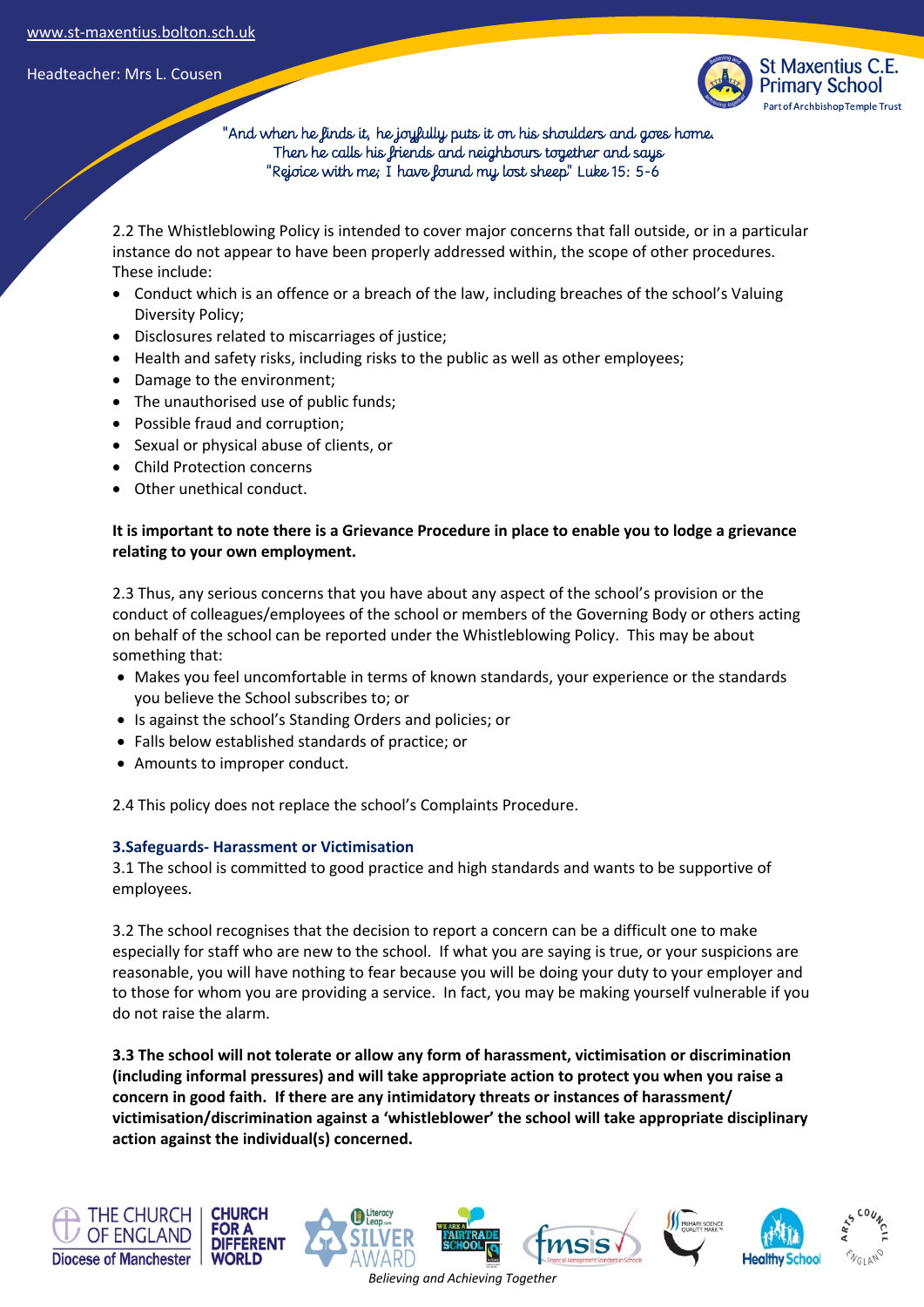

 "And when he finds it, he joyfully puts it on his shoulders and goes home. Then he calls his friends and neighbours together and says "Rejoice with me; I have found my lost sheep" Luke 15: 5-6

3.4 Any investigation into allegations of potential malpractice will not influence or be influenced by any disciplinary or redundancy procedures that already affect you.

## **4.Confidentiality**

4.1 All concerns will be treated, as far as possible, in the strictest confidence and every effort will be made not to reveal your identity if you so wish. However, if your concerns require any further action, you may at some future date have to act as a witness and/or provide evidence.

## **5. Anonymous Allegations**

5.1 This policy encourages you to put your name to your allegation whenever possible.

5.2 Concerns expressed anonymously are much less powerful but will be considered at the discretion of the school.

5.3 In exercising this discretion the factors to be taken into account would include:

- The seriousness of the issues raised;
- The credibility of the concern; and
- The likelihood of confirming the allegation from attributable sources.

### **6. Untrue allegations**

6.1 If you make an allegation in good faith, but it is not confirmed by the investigation, no action will be taken against you. If, however, you make an allegation frivolously, maliciously or for personal gain, disciplinary action may be taken against you.

### **7. How to raise a concern**

7.1 As a first step, you should normally raise concerns with the Head Teacher. This depends, however, on the seriousness and sensitivity of the issues involved and who is suspected of the malpractice. For example, if you believe that the Head Teacher is involved, you should approach the Chair of Governors in the first instance who may, depending on the circumstances, have to liaise with the Director of Children's Services.

7.2 Concerns should be raised in writing. Staff who wish to make a written report are invited to use the attached Form P11 at Appendix 1 which enables you to identify:

- The background and history of the concern (giving relevant dates);
- The reason why you are particularly concerned about the situation.

7.3 The earlier you express the concern the easier it is to take action.

7.4 Although you are not expected to prove beyond doubt the truth of an allegation, you will need to demonstrate to the person contacted that there are reasonable grounds for your concern.











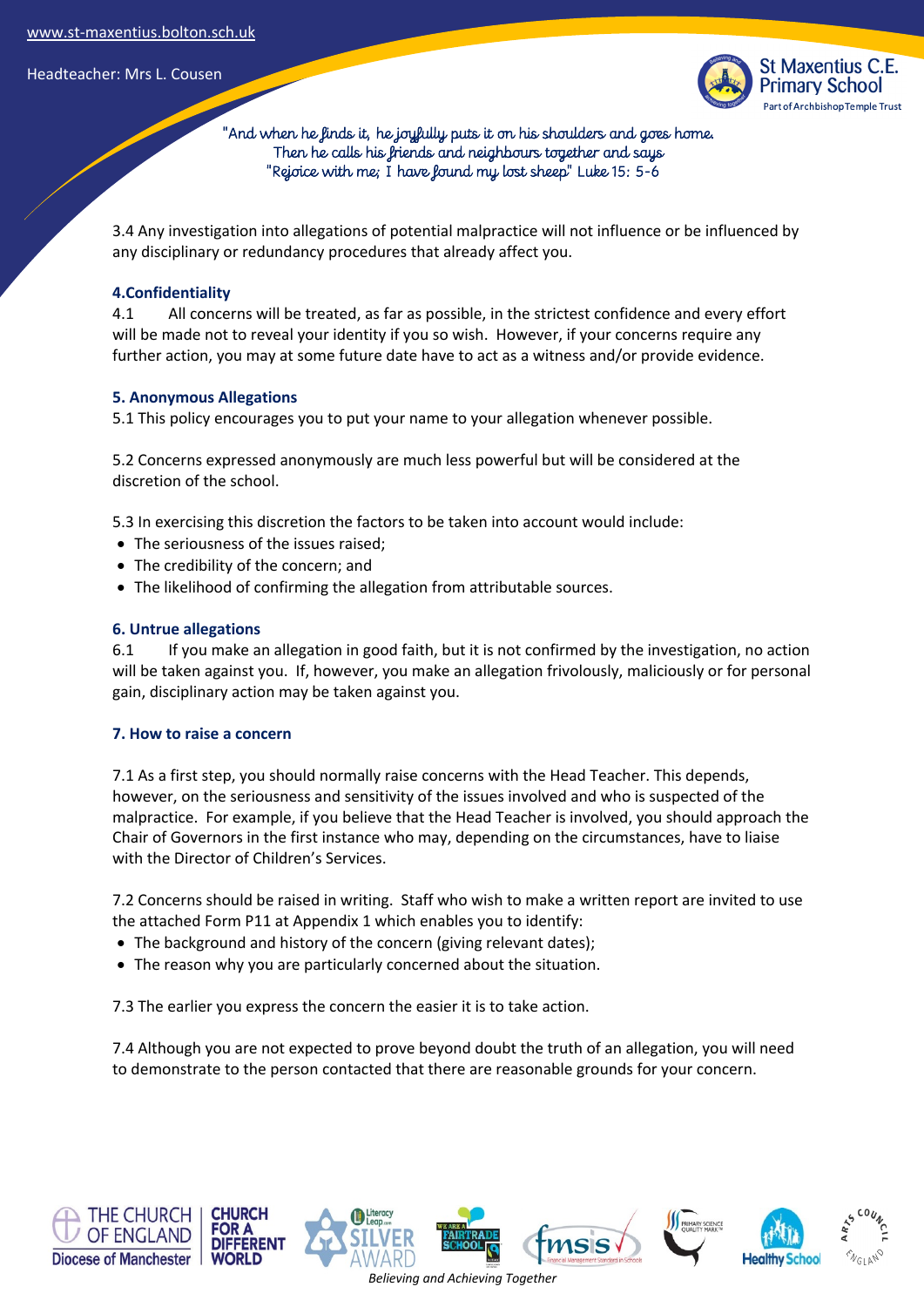

 "And when he finds it, he joyfully puts it on his shoulders and goes home. Then he calls his friends and neighbours together and says "Rejoice with me; I have found my lost sheep" Luke 15: 5-6

7.5 Advice/guidance on how to pursue matters of concern may be obtained from:

- Director of Children's Services
- HR Children's Services
- The Headteacher
- The Chair of Governors
- A nominated person in the school

7.6 You may wish to consider discussing your concern with a colleague or your trade union representative, if appropriate first as you may find it easier to raise the matter through someone you trust.

7.7 You may invite your trade union, or a colleague to be present during any meetings or interviews in connection with the concerns you have raised.

## **8. How the school will respond**

8.1 The school will respond to your concerns. Do not forget that testing out your concerns is not the same as either accepting or rejecting them.

8.2 Where appropriate, the matters raised may:

- Be investigated by appropriate representatives, internal audit, or through the disciplinary process;
- Be referred to the police;
- Be referred to the external auditor;
- Form the subject of an independent inquiry. (See Appendix 2)
- or a combination of these

8.3 In order to protect individuals and those accused of misdeeds or possible malpractice, initial enquiries will be made to decide whether an investigation is appropriate and, if so, what form it should take. The overriding principle which the School will have in mind is the public interest. Concerns or allegations which fall within the scope of specific procedures (for example, child protection, adult abuse or discrimination issues) will normally be referred for consideration under these procedures.

8.4 Some concerns may be resolved by agreed action without the need for investigation. If urgent action is required this will be taken before any investigation is conducted.

8.5 Within **ten** working days of a concern being raised, HR Children's Services will write to you in confidence:

- Acknowledging that the concern has been received;
- Indicating how we propose to deal with the matter;
- Giving an estimate of how long it will take to provide a final response;
- Telling you whether any initial enquiries have been made;
- Supplying you with information on staff support mechanisms, and
- Telling you whether further investigation will take place and if not, why not.

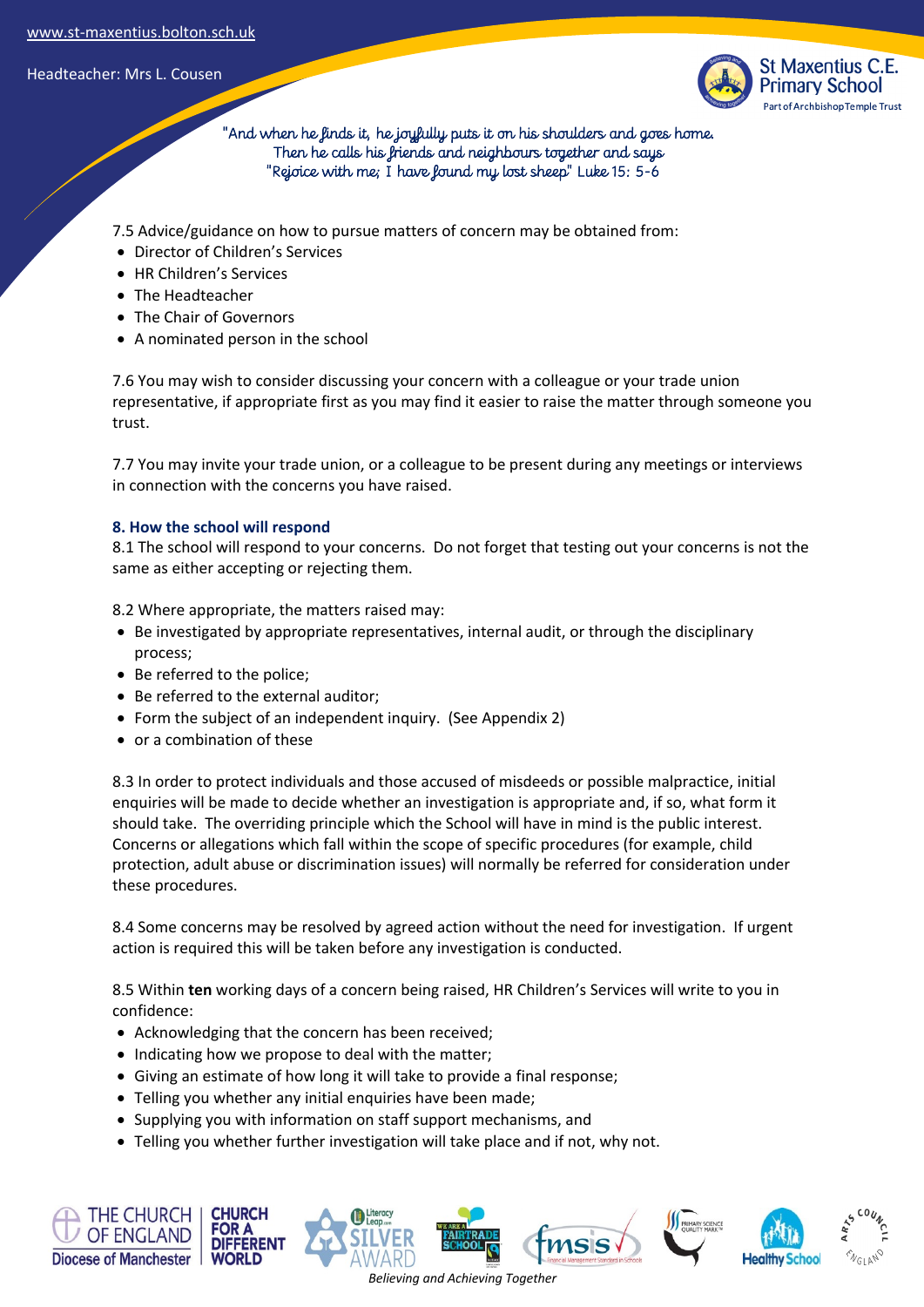

 "And when he finds it, he joyfully puts it on his shoulders and goes home. Then he calls his friends and neighbours together and says "Rejoice with me; I have found my lost sheep" Luke 15: 5-6

Every effort will be made to ensure that your concerns are dealt with as speedily as possible and you are kept informed of progress made.

8.6 The amount of contact between the officers considering the issues and you will depend on the nature of the matters raised, the potential difficulties involved and the clarity of the information provided. If necessary, the school will seek further information from you.

8.7 Where any meeting is arranged, off-site if you so wish, you can be accompanied by a trade union representative or a colleague.

8.8 The school will take steps to minimise any difficulties which you may experience as a result of raising a concern. For instance, if you are required to give evidence in criminal or disciplinary proceedings the school will arrange for you to receive advice about the procedure.

8.9 The school accepts that you need to be assured that the matter has been properly addressed. Thus, subject to legal constraints, we will inform you of the outcome of any investigation.

#### **9. The responsible officer**

9.1 The Headteacher/Chair of Governors has overall responsibility for the maintenance and operation of this Policy. He/she will maintain a record of concerns raised and the outcomes (but in a form which does not endanger your confidentiality) and will report as necessary to the school.

### **10. How the matter can be taken further**

10.1 This Policy is intended to provide you with an avenue within the school to raise concerns. The school hopes you will be satisfied with any action taken. If you are not, and if you feel it is right to take the matter outside the school, the following are possible contact points, (this list is not exhaustive):

- The Director of Children's Services
- The Health and Safety Executive
- The Financial Services Authority
- H M Customs and Excise
- The Inland Revenue
- The Police
- The District Auditor
- The Ombudsman

10.2 If you do take the matter outside the school, you should ensure that you do not disclose confidential information. Check with the Director of Children's Services before disclosing any information.

**Prepared by:** Mrs L Cousen (Headteacher) **Reviewed:** September 2021 **Next Review Date:** September 2023

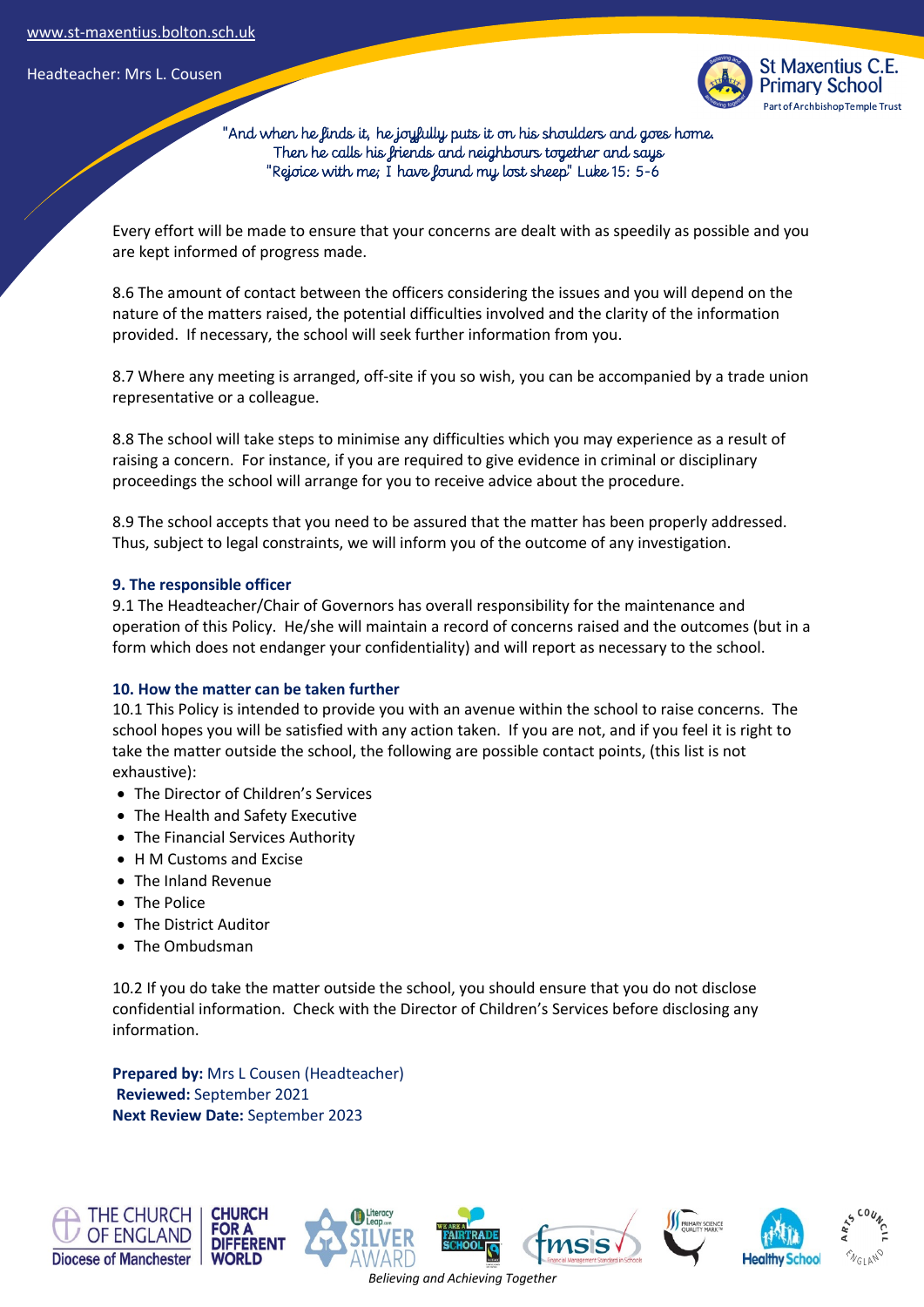School

#### *WHISTLEBLOWING POLICY*

FORM PI1

| Class/faculty |  |
|---------------|--|
|               |  |

## **WHAT CONCERN(S) DO YOU WISH TO RAISE?**

(In your own words describe your concern(s), include date(s), time(s), persons involved, including any witnesses, location, the length of time you have been concerned.)

## **WHY ARE YOU CONCERNED ABOUT THE ISSUE(S)?**

## **HAVE YOU DISCUSSED THE ISSUE(S) WITH ANYONE ELSE? YES/NO**

| IF SO, who with | WHEN (date) |  |
|-----------------|-------------|--|
|                 |             |  |

## *WHAT WAS THE OUTCOME OF THIS PREVIOUS DISCUSSION?*

| '' |  |  |
|----|--|--|
|    |  |  |

ON COMPLETION THIS FORM SHOULD BE SENT TO THE PRINCIPAL/CHAIR OF GOVERNORS IN A SEALED ENVELOPE MARKED PRIVATE AND CONFIDENTIAL